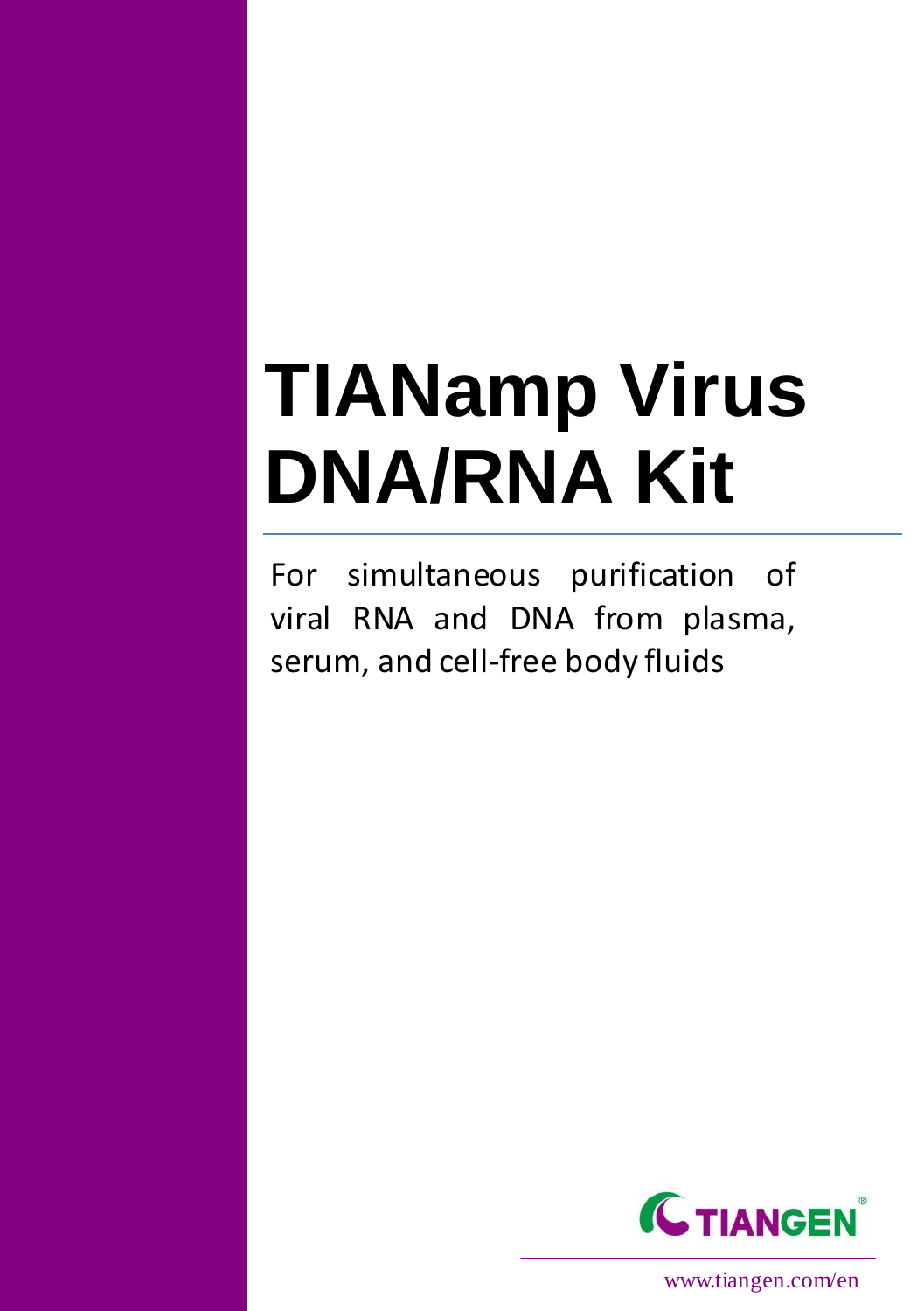

# **TIANamp Virus DNA/RNA Kit**

**(Spin Column)**

**Cat. no. DP315**

#### **Kit Contents**

| <b>Contents</b>                                                 | <b>DP315</b><br>(50 preps) |  |
|-----------------------------------------------------------------|----------------------------|--|
| <b>Buffer GB</b>                                                | 15 <sub>m</sub>            |  |
| <b>Buffer GD</b>                                                | 13 ml                      |  |
| <b>Buffer PW</b>                                                | 15 ml                      |  |
| RNase-Free ddH <sub>2</sub> O                                   | 15 ml                      |  |
| <b>Proteinase K</b>                                             | 1 ml                       |  |
| <b>Carrier RNA</b>                                              | $310 \mu g$                |  |
| RNase-Free ddH <sub>2</sub> O                                   | 1 <sub>m</sub>             |  |
| <b>RNase-Free Spin Columns CR2</b><br>in a 2 ml Collection Tube | 50                         |  |
| RNase-Free Centrifuge Tubes 1.5 ml                              | 50                         |  |
| <b>Handbook</b>                                                 | 1                          |  |

#### **Storage**

TIANamp Virus DNA/RNA Kit can be stored dry at room temperature (15-25°C) and is stable for 12 months. For longer storage, the kit can be stored at 2-8°C. If there is precipitates formed under 2-8°C, please place the kit under room temperature. If necessary, warming in 37°C water bath for 10 min to dissolve precipitates. Carrier RNA can only be dissolved in RNase-Free ddH<sub>2</sub>O; dissolved CarrierRNA should be stored at -20°C.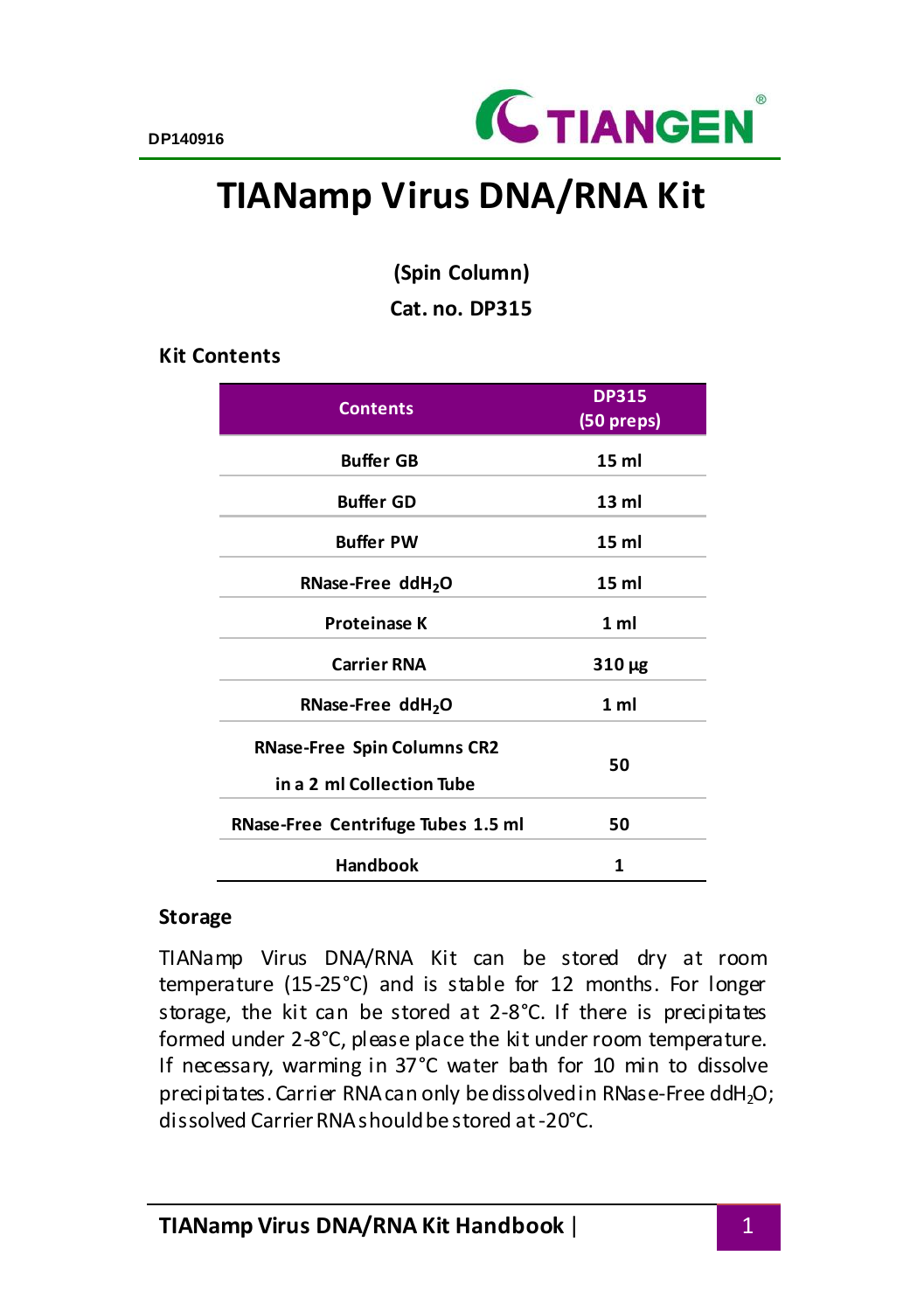

#### **Introduction**

The TIANamp Virus DNA/RNA Kit provides a fast, simple, and costeffective viral DNA/RNA miniprep method and it is suitable for viral RNA and DNA from plasma, serum, and cell-free body fluids. TIANamp Virus DNA/RNA Kit uses silica membrane technology to eliminate the cumbersome steps associated with loose resins or slurries. Viral DNA/RNA purified with TIANamp Virus DNA/RNA Kit is immediately ready for use. Phenol extraction and ethanol precipitation are not required. The purified DNA/RNA is ready for use in downstream applications such as enzymatic reactions, RT-PCR, southern blot and so on.

#### **Important notes**

- 1. All protocol steps should be carried out at room temperature  $(15-25^{\circ}C)$ .
- 2. Equilibrate the samples to room temperature.
- 3. RNase-Free Centrifuge tubes 1.5 ml are used in step 13. Others are not supplied.

# **Preparation of Carrier RNA solutions**

- Add 310 μl RNase-Free ddH<sub>2</sub>O to the tube containing 310 μg lyophilized Carrier RNA to obtain a solution of 1 μg/μl. Dissolve the Carrier RNA thoroughly, divide it into conveniently sized aliquots, and store it at -20°C. Do not freeze-thaw the aliquots of Carrier RNA more than 3 times.
- Carrier RNA cannot be dissolved in Buffer GB directly. It must first be dissolved in RNase-Free ddH<sub>2</sub>O and then added to Buffer GB.
- **Carrier RNA working solution: Calculate the volume of Buffer GB/Carrier RNA mix required per batch of samples by selecting the number of samples to be simultaneously processed from table 1. For larger numbers of samples, volumes can be calculated using the following sample calculation**

 $n \times 0.22$  ml = v ml y ml x 28 μl/ml = z μl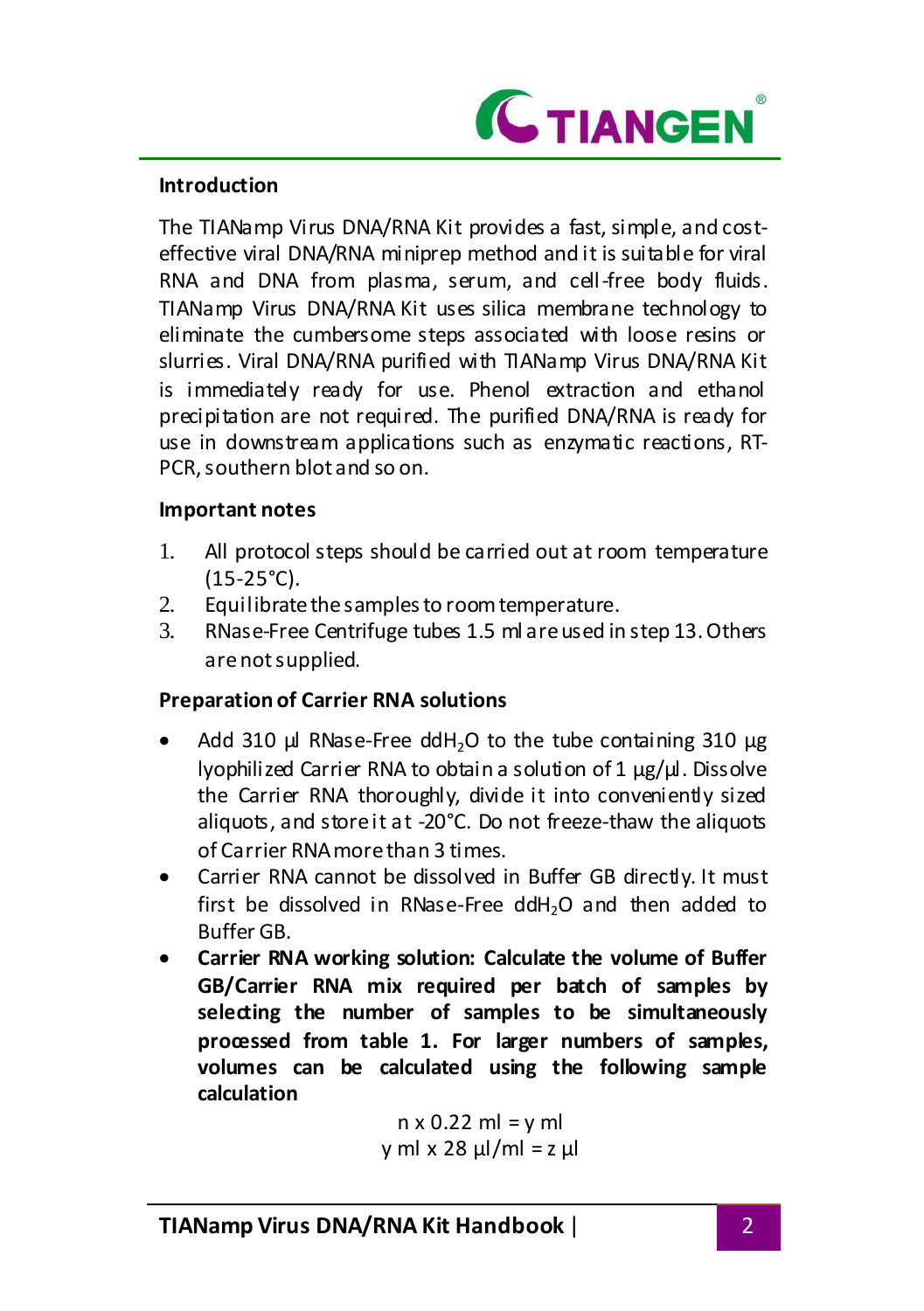

n = number of samples to be processed simultaneously

y = calculated volume of Buffer GB

 $z =$  volume of Carrier RNA/RNase-Free ddH<sub>2</sub>O to add to Buffer GB

**Table 1 Volumes of Buffer GB and Carrier RNA/RNase-Free ddH2O Mix required for the Procedure**

| Number of      | Vol. Buffer GB    | Vol. Carrier RNA/RNase-Free ddH2O |
|----------------|-------------------|-----------------------------------|
| <b>Samples</b> | (m <sub>l</sub> ) | (µl)                              |
| 1              | 0.22              | 6.2                               |
| 2              | 0.44              | 12.3                              |
| 3              | 0.66              | 18.5                              |
| 4              | 0.88              | 24.6                              |
| 5              | 1.10              | 30.8                              |
| 6              | 1.32              | 37.0                              |
| 7              | 1.54              | 43.1                              |
| 8              | 1.76              | 49.3                              |
| 9              | 1.98              | 55.4                              |
| 10             | 2.20              | 61.6                              |
| 11             | 2.42              | 67.8                              |
| 12             | 2.64              | 73.9                              |
| 13             | 2.86              | 80.1                              |
| 14             | 3.08              | 86.3                              |
| 15             | 3.30              | 92.4                              |
| 16             | 3.52              | 98.6                              |
| 17             | 3.74              | 104.7                             |
| 18             | 3.96              | 110.9                             |
| 19             | 4.18              | 117.0                             |
| 20             | 4.40              | 123.2                             |
| 21             | 4.62              | 129.4                             |
| 22             | 4.84              | 135.5                             |
| 23             | 5.06              | 141.7                             |
| 24             | 5.28              | 147.8                             |

**Note**:**Mix Buffer GB with Carrier RNA solution upside down. Do not vortex to avoid bubbling.**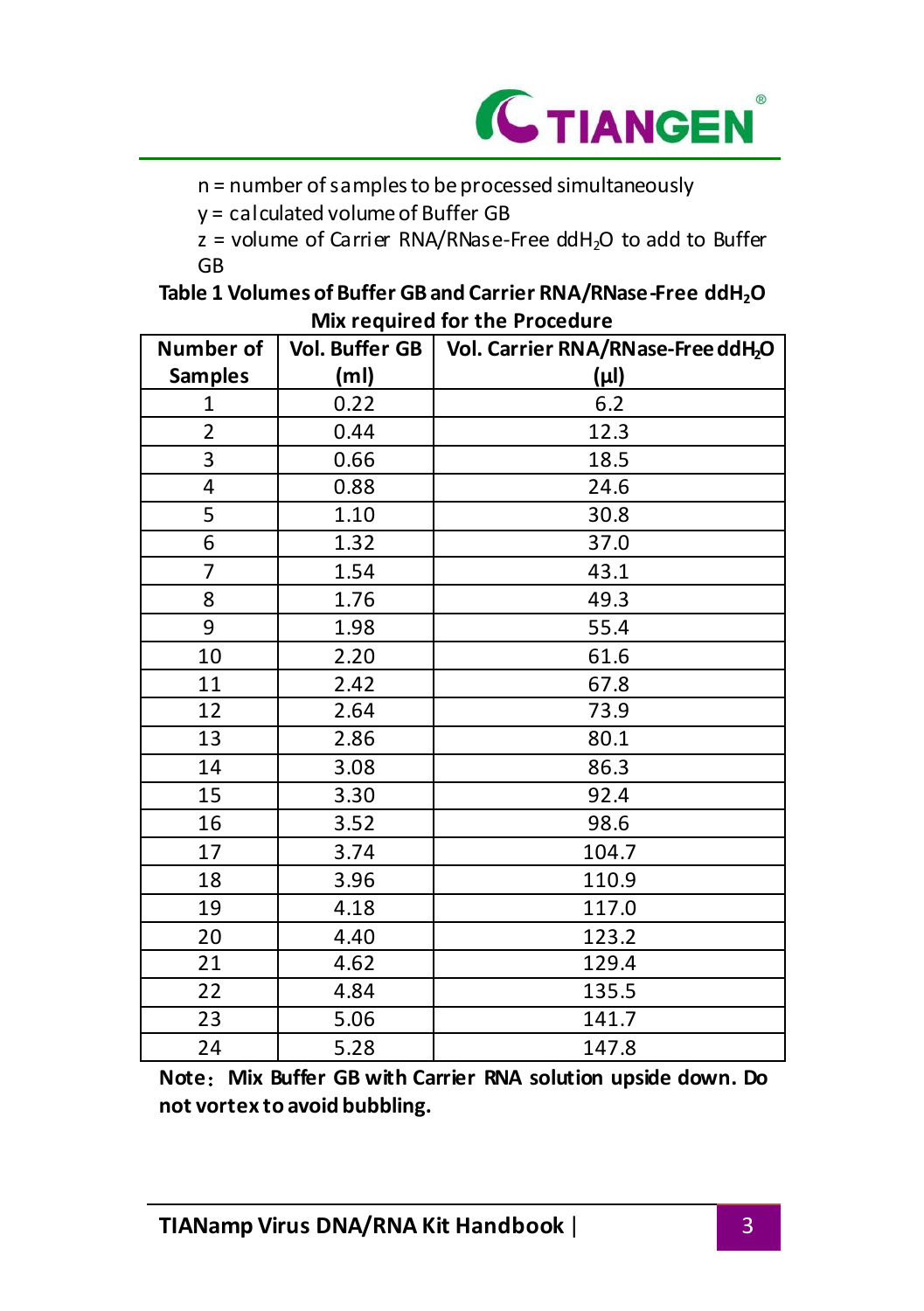

#### **Protocol**

#### **Please add ethanol (96-100%) to Buffer PW before use, the volume as described on the bottle.**

- 1. Pipet 20 μl Proteinase K into a clean 1.5 ml centrifuge tube (not provided).
- 2. Add 200 μ of plasma/serum/lymph into the centrifuge tube (Equilibrate the samples to room temperature.).

**Note: If the sample volume is less than 200 μl, add the appropriate volume of 0.9% sodium chloride solution to bring the volume of protease and sample up to a total of 220 μl.**

3. Add 200 μl Carrier RNA working solution (mixture of Buffer GB and Carrier RNA solution, please refer to table 1). Close the cap and mix by pulse-vortex for 15 s.

**Note: In order to ensure efficient lysis, it is essential that the sample and Buffer GB are mixed thoroughly to yield a homogeneous solution.**

- 4. Incubate at 56°C for 15 min in a heating block. Briefly centrifuge the 1.5 ml tube to remove drops from the inside of the lid.
- 5. Add 250 μl of ethanol (96-100%) to the sample (Precipitates may be visible after addition of ethanol), close the cap and mix thoroughly by pulse-vortex for 15 s. Incubate the lysate with the ethanol for 5 min at room temperature (15-25°C).

**Note: Cool ethanol (96-100%) on ice before use if the room temperatureis more than 25°C.**

- 6. Briefly centrifuge the 1.5 ml centrifuge tube to remove drops from the inside of the lid.
- 7. Carefully transfer the lysate, including any precipitates that may have formed onto the RNase-Free Spin Columns CR2 in a 2 ml RNase-Free Collection Tube without wetting the rim. Close the cap and centrifuge at 8,000 rpm ( $\infty$ ,000  $\times$  g) for 1 min. Discard the filtrate; place the spin column in the same collectiontube.

**Note: If the lysate has not completely passed through the RNase-Free Spin Columns CR2 after centrifugation, centrifuge again at higher speed until the spin column is empty.**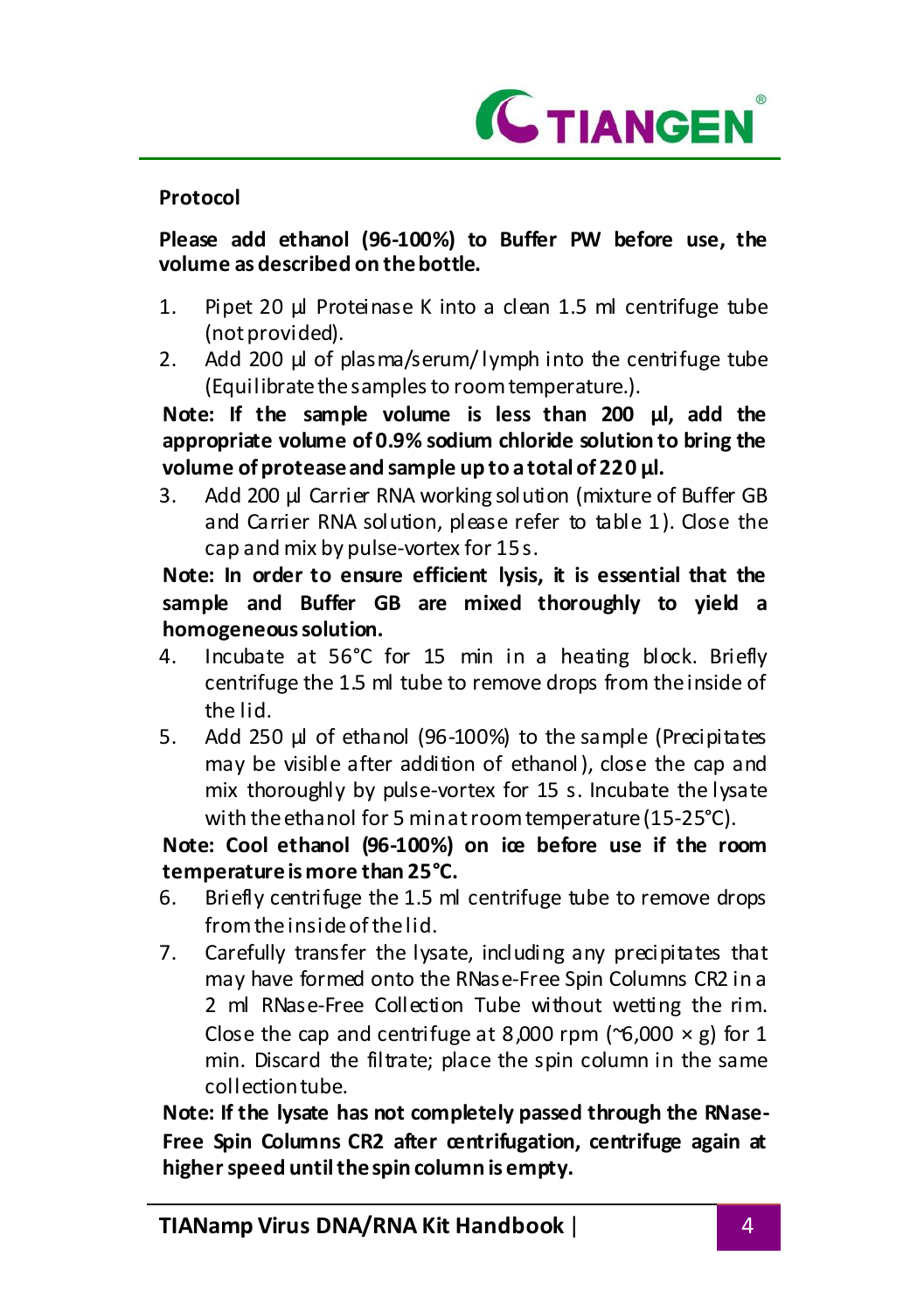

- 8. Carefully open the RNase-Free Spin Columns CR2, and add 500 μl of Buffer GD (**Ensure that ethanol (96-100%) has been added before use**) without wetting the rim. Close the cap and centrifuge at 8,000 rpm ( $\degree$ 6,000  $\times$  g) for 1 min. Discard the filtrate and place the spin column in the same collection tube.
- 9. Carefully open the RNase-Free Spin Columns CR2, and add 600 μl of Buffer PW (**Ensure that ethanol (96-100%) has been added before use**) without wetting the rim. Close the cap, let it stand still for 2 min and centrifuge at 8,000 rpm ( $\approx$ 6,000  $\times$  g) for 1 min. Discard the filtrate and place the spin column in the same collection tube.
- 10. Repeatstep 9.
- 11. Carefully open the RNase-Free Spin Column CR2 and add 500 μl of ethanol (96-100%) without wetting the rim. Close the cap and centrifuge at 8,000 rpm ( $\degree$ 6,000  $\times$  g) for 1 min. Discard the filtrate.

#### **Note: Ethanol carry over into the elute may cause problems in downstream applications.**

- 12. Place the RNase-Free Spin Column CR2 in the same collection tube. Centrifuge at full speed 12,000 rpm ( $\approx$ 13,400  $\times$  g) for 3 min to dry the membrane completely.
- 13. Place the RNase-Free Spin Column CR2 in a clean 1.5 ml RNase-Free Centrifuge Tube, carefully open the lid of the spin column, incubate at room temperature for 3 min to dry the membrane completely. Add 20-150 μl of RNase-Free ddH<sub>2</sub>O to the center of the membrane. Close the lid and incubate at room temperature (15-25°C) for 5 min. Centrifuge at 12,000 rpm ( $\approx$ 13,400  $\times$  g) for 1 min.

**Note: Ensure that the elution buffer is equilibrated to room temperature (15-25°C). If elution is done in small volumes (<50 μl), the elution buffer should be dispensed onto the center of the membrane for complete elution of bound RNA and DNA.**